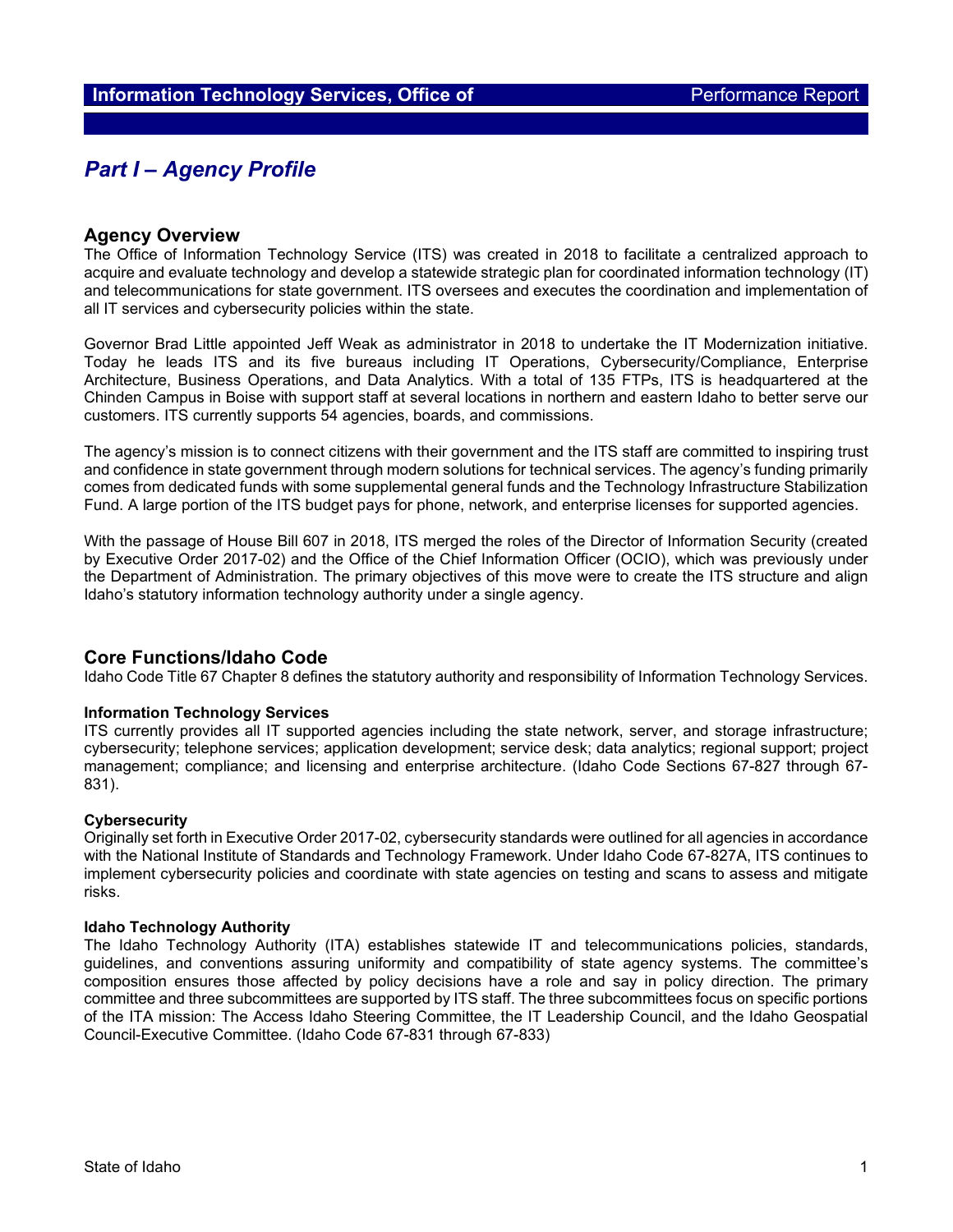## **Revenue and Expenditures**

| <b>Revenue</b>                          | <b>FY 2018</b> | <b>FY 2019</b> | <b>FY 2020</b> | <b>FY 2021</b> |
|-----------------------------------------|----------------|----------------|----------------|----------------|
| <b>General Fund</b>                     | N/A            | \$1,594,400    | \$2,670,300    | \$3,182,900    |
| Tech. Infrastructure Stabilization Fund | N/A            | \$1,188,000    | \$690,600      | \$34,319       |
| Admin. & Accounting Services            | N/A            | \$8,734,800    | \$7,631,400    | \$16,186,274   |
| Total                                   | N/A            | \$11,517,200   | \$10,992,300   | \$19,403,493   |
| <b>Expenditures</b>                     | <b>FY 2018</b> | <b>FY 2019</b> | <b>FY 2020</b> | <b>FY 2021</b> |
| <b>Personnel Costs</b>                  | N/A            | \$2,689,700    | \$5,802,709    | \$12,136,943   |
| <b>Operating Expenditures</b>           | N/A            | \$2,207,200    | \$3,510,167    | \$5,068,601    |
| Capital Outlay                          | N/A            | \$717,400      | \$823,445      | \$950,916      |
| <b>Trustee &amp; Benefits</b>           | N/A            | \$5,056,800    | \$6,370,017    | \$12,412,534   |
| Total                                   | N/A            | \$10,671,100   | \$16,506,338   | \$30,568,994   |

# **Profile of Cases Managed and/or Key Services Provided**

| <b>Cases Managed and/or Key Services Provided</b>              | <b>FY 2018</b> | <b>FY 2019</b>   | <b>FY 2020</b>   | FY 2021     |
|----------------------------------------------------------------|----------------|------------------|------------------|-------------|
| Service desk tickets resolved <sup>(1)</sup>                   | N/A            | 1,496            | 31,062           | 60,585      |
| Number of supported customers                                  | N/A            | 469              | 1,737            | 7,055       |
| Unique visitors to Idaho.gov website(2)                        | 2,060,134      | 1,933,921        | 1,924,934        | 1,898,424   |
| Total visits on Idaho.gov website(3)                           | 3,012,851      | 2,456,810        | 2,384,419        | 2,270,761   |
| e-Government services supported by Access Idaho <sup>(4)</sup> | 396            | 402              | 440              | 440         |
| Unique visitors to Cybersecurity.Idaho.gov                     | N/A            | N/A              | N/A              | 12,284      |
| State of Idaho employees completing cybersecurity<br>training  | N/A            | 14,749           | 16,497           | 18,247      |
| Inbound emails inspected                                       | N/A            | 131 million      | 58.4 million     | 81 million  |
| Quarantined spam, virus, and malware                           | N/A            | 26 million       | 24 million       | 35 million  |
| Blocked attacks attempted via email                            | N/A            | $\sim$ 2 million | $\sim$ 2 million | 1.7 million |

*Key Services Explanatory Note:*

(1) Service tickets include total incidents, service requests, and tasks.

 $(2)$  Includes users who bypass the homepage when using search engines directing them to subpages of the main site.

(3) Includes all unique visitors and return visits to the site homepage and subpages.

(4) Includes state agencies, constitutional officers, commissions, and self-governing agencies as well as over 370 county, city, school districts, and other public entities. These services include no maintenance or hosting costs.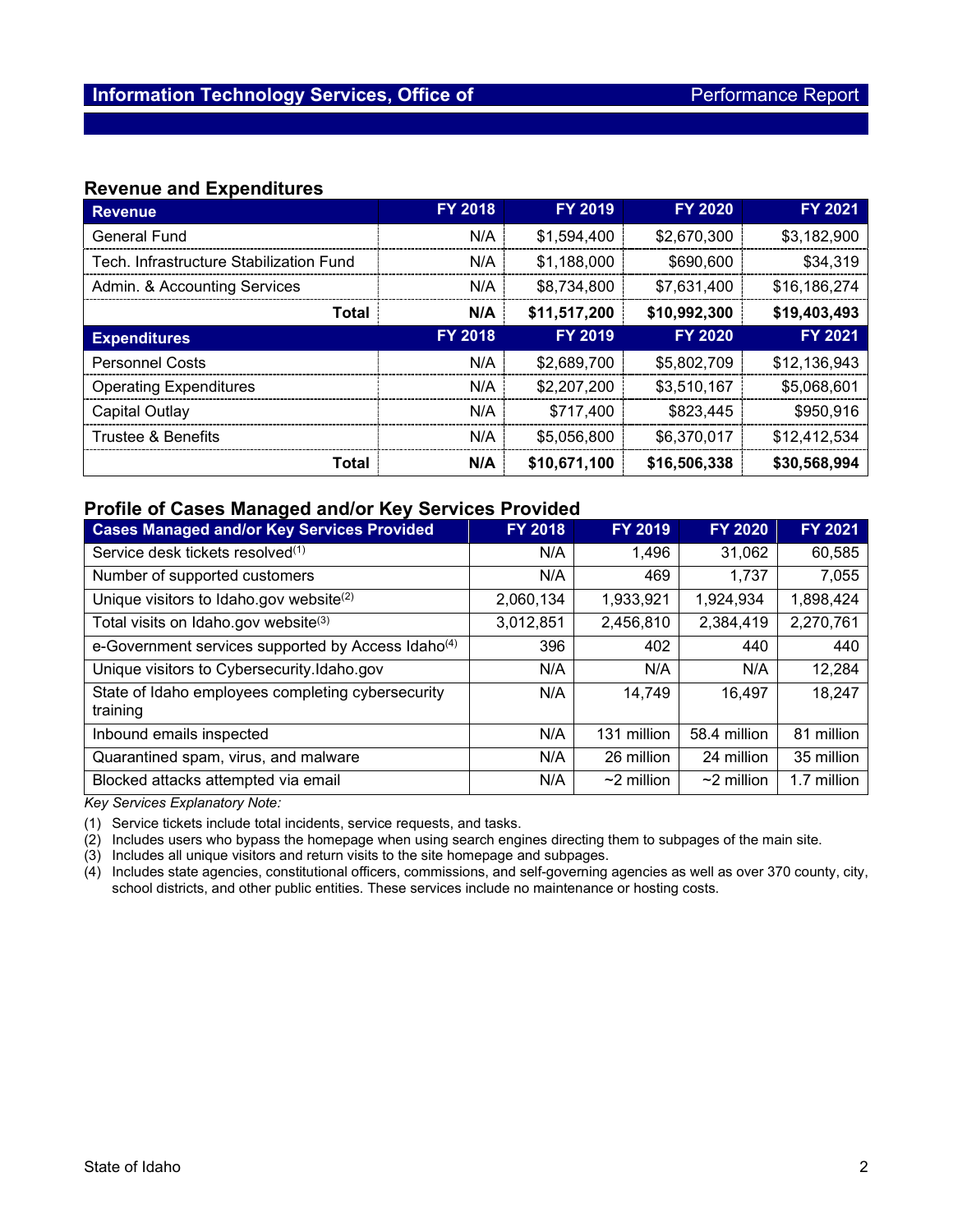## **FY 2021 Performance Highlights**

As ITS began Phase 2 of IT Modernization at the beginning of FY 2021, the state was under an emergency declaration order and stay-at-home order directing all businesses and agencies to cease non-essential operations at physical locations. During this time, ITS staff supported a massive remote workforce while working remotely themselves. Other highlights include:

- ITS supported an increase in VPN (virtual private network, required by employees to access the state network) user increased by 532% and bandwidth utilization was up 320%. Security features such as multifactor authentication was enhanced to keep remote workers and systems safe from cybersecurity attacks, which stepped up six-fold during the pandemic.
- Established an Architecture Team to oversee the enterprise architecture, statewide software licensing agreements, IT governance for purchasing requests from agencies, and bulk IT purchases.
	- o As a result, they negotiated multiple licensing deals which is a cost savings of \$1.3 million in the first year; \$4.05 million total benefit over five years for all agencies. This includes license cost savings as well as elimination of redundant annual licensing.
	- $\circ$  Idaho government is now being treated as an enterprise system, rather than as an independent series of small or medium organizations with differing prices and features. Features included with each contract is fully compliant with current security standards and has a significant discount per seat by combining the purchasing power of all agencies.
- Formed a new Data Analytics Team to facilitate data sharing between agencies and other organizations and provide data analysis support to supported agencies and policy makers.
	- $\circ$  The team worked with Division of Veterans Services to create a framework to identify all veterans currently living in Idaho to help IDVS better focus efforts and resources to help veterans.
	- $\circ$  ITS created a new GIS application to help the public plan their visit to the state cemetery in Boise. The new mapping system identifies veteran plots and exact location so users can easily find where a loved one is interred.
- Increased local support for agencies, providing 12 new staff located throughout the state in Lewiston, Idaho Falls, and Coeur d'Alene. These staff are onsite with existing supported agencies to minimize additional office space and facilitate better customer service.
- Expanded Business Operations to include a senior financial specialist, senior buyer, and business operation staff. During the pandemic, they carried a huge workload with the addition of \$12.1 million in CARES funding, processing well over 500 purchase orders to buy or renew IT services, hardware, maintenance, software, and licensing.
	- $\circ$  Business Operations worked with Division of Purchasing on a telephone contract recompete and negotiated an amazing deal which saved the state \$250,000.
- Added two project teams to manage project timelines, budgets, and scope. They currently manage a portfolio of 27 projects with a combined value of over \$22 million. Other projects include:
	- $\circ$  ITS worked with Idaho Department of Fish and Game to replace their licensing system with a dedicated team to rewrite eight applications and secure the new solution to a stable environment.
	- $\circ$  Engineered an automated solution for e-discovery and public records requests. This new tool enables a user to search over 8,000,000 records in minutes versus ten days of manual searching.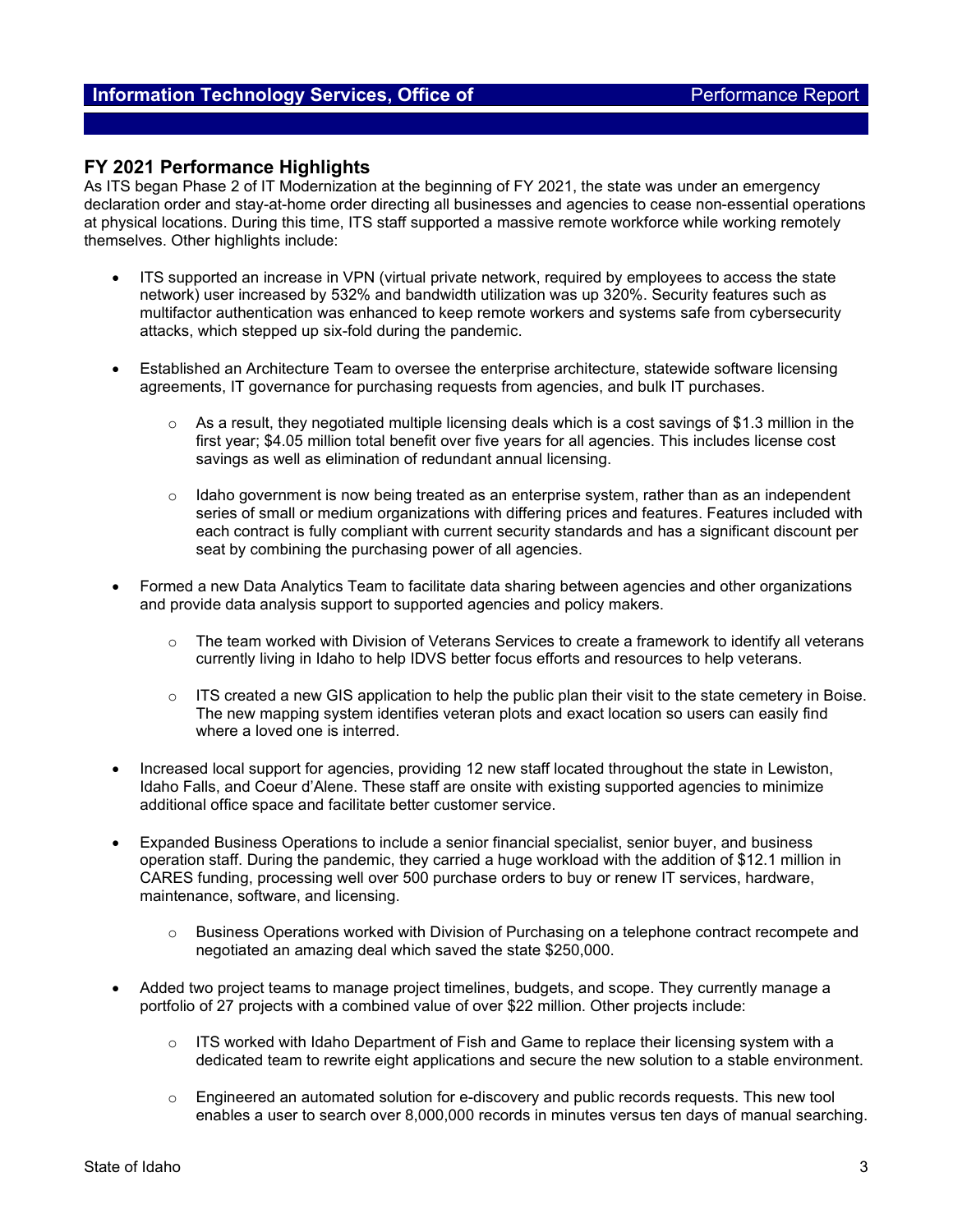- o Redesigned the Cemetery Management Database for Division of Veterans Services.
- Added 69 new staff with Phase 2, onboarding all with both virtual and in-person sessions and keeping within DHR mandated timelines. ITS also designed, procured, and built new office space to accommodate all the new staff, including orchestrating multiple office moves due to changing construction schedules.
- The expanded Cybersecurity and Security Operations Team updated the Incident Response Handbook, which collaborated with Risk Management to simplify mandatory incident reporting requirements for all state entities. Additionally:
	- $\circ$  They completed a massive internal vulnerability assessment and penetration test for agencies supported by ITS along with managing the resolution of findings of weaknesses and vulnerabilities in the system.
	- $\circ$  Partnered with DHR to conducted annual cybersecurity awareness training, implement phishing campaigns to test employee security maturity, and ensured every state employee complied with the Governor's mandate.
- The IT Operations Team installed new state-of-the-art firewalls with ten times the capacity of the previous firewalls, providing superior protection of the state network. Additionally:
	- $\circ$  Operations now manages over 680 wireless access points, 128 agency in-house applications, and 1,029 databases.
	- $\circ$  The Service Desk managed an average of 1,165 tickets per week to support 7,055 customers.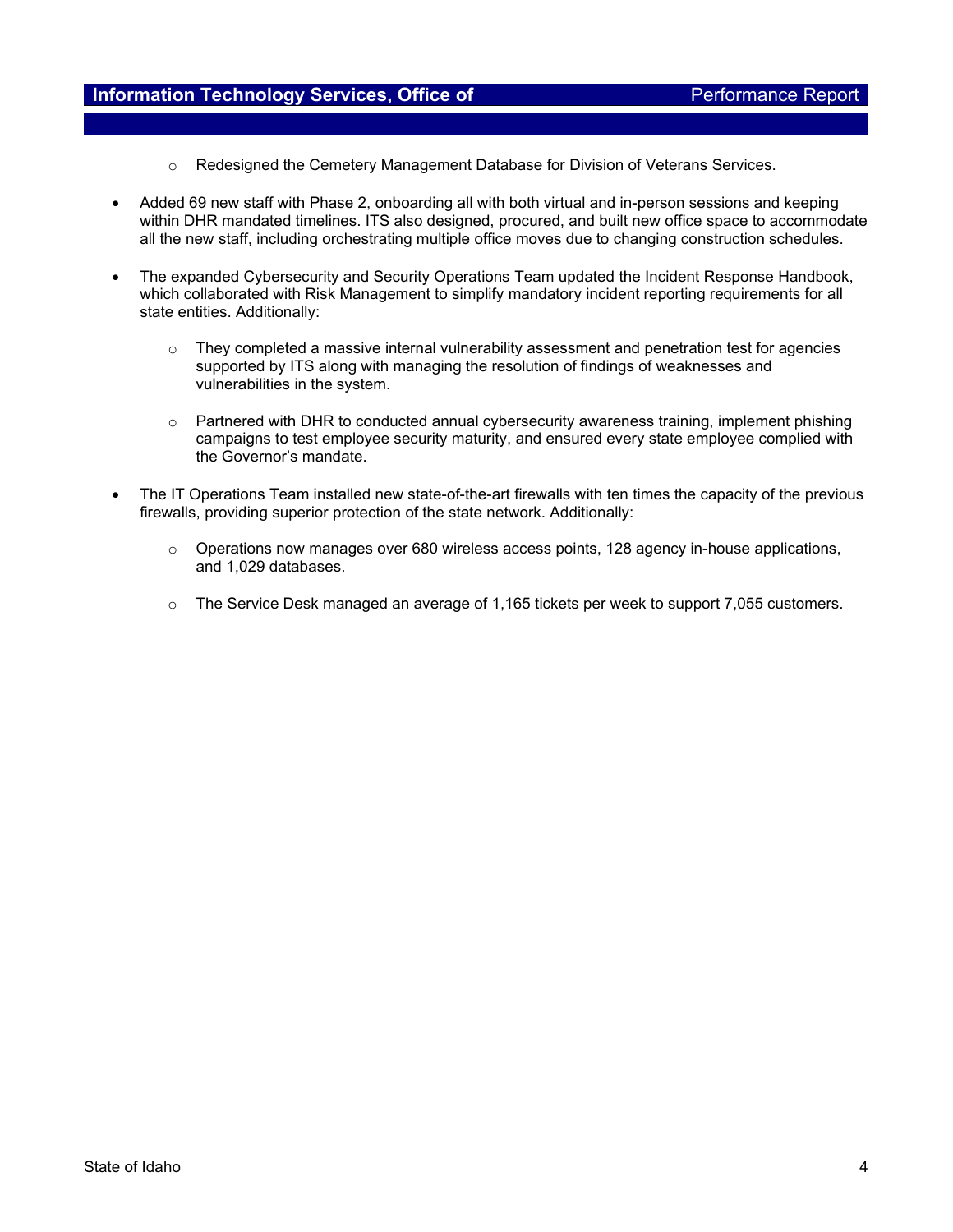# *Part II – Performance Measures*

| <b>Performance Measure</b>                                                                                                                   |        |     | <b>FY</b><br>2019 | <b>FY</b><br>2020 | <b>FY</b><br>2021 | <b>FY</b><br>2022 |  |  |  |
|----------------------------------------------------------------------------------------------------------------------------------------------|--------|-----|-------------------|-------------------|-------------------|-------------------|--|--|--|
| Goal 1 - Strengthen Idaho's Cybersecurity                                                                                                    |        |     |                   |                   |                   |                   |  |  |  |
| 1. Facilitate annual penetration tests and vulnerability                                                                                     | actual | N/A | N/A               | 100%              | 100%              |                   |  |  |  |
| scans on all state technology systems. Mitigate 100% of<br>critical issues (1)                                                               |        | N/A | N/A               | 100%              | 100%              | 100%              |  |  |  |
| 2. Facilitate annual penetration tests and vulnerability<br>scans on all state technology systems. Mitigate 100% of<br>high-level issues (1) |        | N/A | N/A               | 100%              | 100%              |                   |  |  |  |
|                                                                                                                                              |        | N/A | N/A               | 100%              | 100%              | 100%              |  |  |  |
| 3. Click through average for employees targets for fake<br>phishing emails (1)(2)                                                            |        | N/A | N/A               | N/A               | 5.1%              | -----             |  |  |  |
|                                                                                                                                              |        | N/A | N/A               | N/A               | ≤5.8%             | ≤5.8%             |  |  |  |
| Goal 2 – Continue to improve delivery of technology services                                                                                 |        |     |                   |                   |                   |                   |  |  |  |
| 4. Provide redundant connectivity to each state building                                                                                     | actual | N/A | N/A               | N/A               | 0%                | -----             |  |  |  |
| on the Chinden Campus (1)                                                                                                                    | target | N/A | N/A               | N/A               | 0%                | 50%               |  |  |  |
| 5. Replace and upgrade core network to improve                                                                                               | actual | N/A | 0%                | 10%               | 25%               |                   |  |  |  |
| reliability, increase bandwidth, and ensure reliable<br>network operations (1)                                                               | target | N/A | 0%                | 10%               | 25%               | 50%               |  |  |  |
|                                                                                                                                              | actual | 10% | 10%               | 10%               | 44%               | -----             |  |  |  |
| 6. Migrate supported agencies to virtual firewall (1)                                                                                        | target | 10% | 10%               | 10%               | 30%               | 100%              |  |  |  |
|                                                                                                                                              | actual | N/A | N/A               | N/A               | 3,500             | -----             |  |  |  |
| 7. Upgrade phones and integrate with the ITS Call<br>Manager system (includes softphone and WebEx) (1)                                       |        | N/A | N/A               | N/A               | 3,500             | 4,500             |  |  |  |
|                                                                                                                                              | actual | N/A | N/A               | N/A               | 4,490             | -----             |  |  |  |
| 8. Transition and support current users to Office 365 <sup>(1)</sup>                                                                         |        | N/A | N/A               | N/A               | 7000              | 7000              |  |  |  |
| Goal 3 - Evolve the Enterprise                                                                                                               |        |     |                   |                   |                   |                   |  |  |  |
| 9. Migrate ITS and agency virtual machines to new,<br>modern server and storage infrastructure(1)                                            |        | N/A | N/A               | N/A               | N/A               |                   |  |  |  |
|                                                                                                                                              |        | N/A | N/A               | N/A               | N/A               | 340               |  |  |  |
| Goal 4 - Customer Service                                                                                                                    |        |     |                   |                   |                   |                   |  |  |  |
|                                                                                                                                              | actual | N/A | 4.61              | 4.7               | 4.72              | -----             |  |  |  |
| 10. Average Service Desk survey results <sup>(1)</sup>                                                                                       |        | N/A | 4.5               | 4.5               | 4.5               | 4.5               |  |  |  |

# **Performance Measure Explanatory Notes**

- (1) New measure for FY 2021.
- $(2)$  ITS conducts regular phishing campaigns on state employees to test their cybersecurity maturity. These emails target random employees to see if they will click on a link of a suspected phishing email. The national click-through average is 5.8%. Our goal is to train employees well enough to be well below the national average.